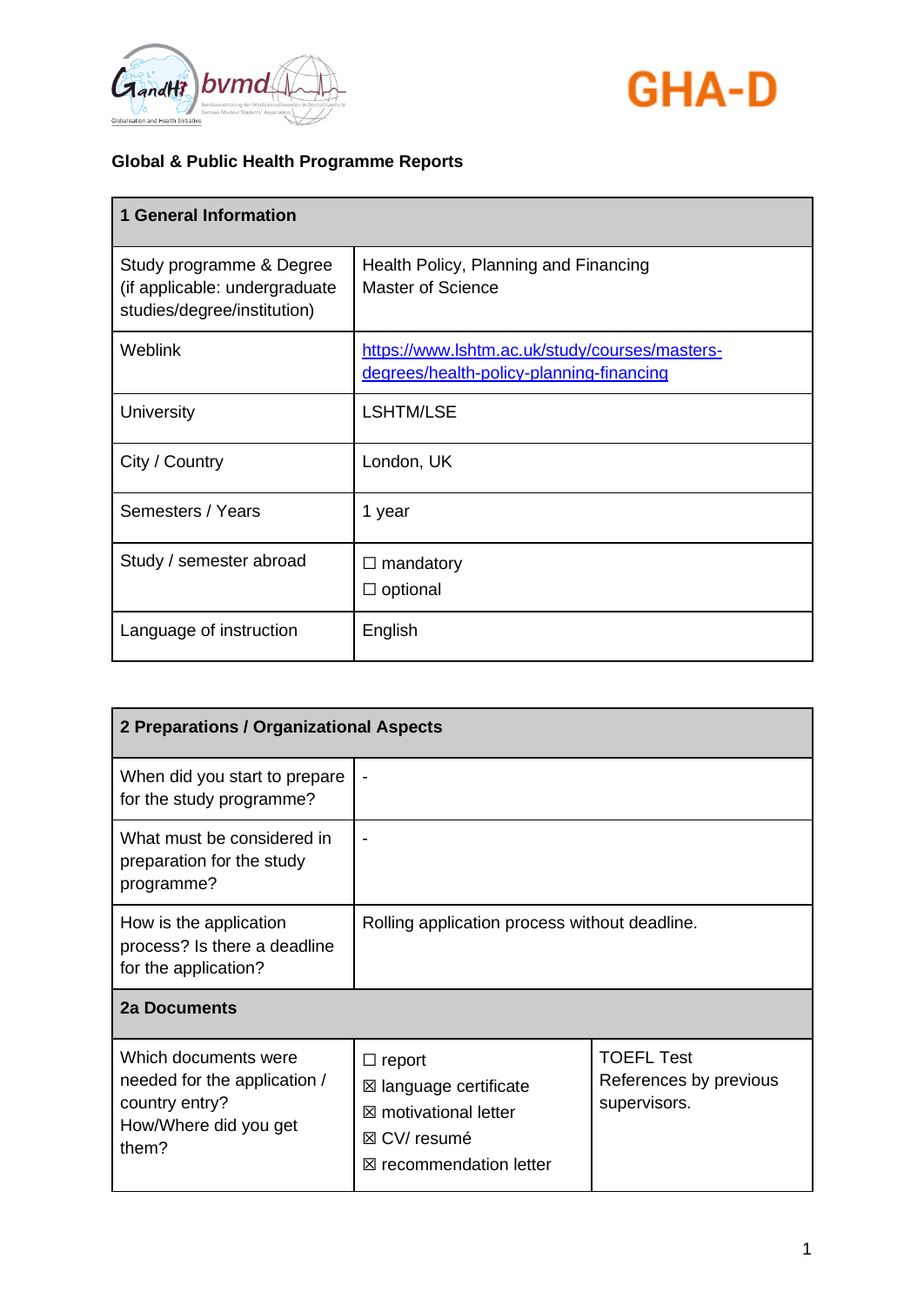



|                                                                                                                                                                                                                                          | $\Box$ insurances<br>$\Box$ visa<br>$\Box$ vaccines                                         |                                                                                                |
|------------------------------------------------------------------------------------------------------------------------------------------------------------------------------------------------------------------------------------------|---------------------------------------------------------------------------------------------|------------------------------------------------------------------------------------------------|
| <b>2b Financial Aspects</b>                                                                                                                                                                                                              |                                                                                             |                                                                                                |
| Are there costs related to the<br>study programme?<br>How much are they?                                                                                                                                                                 | $\Box$ semester contribution<br>$\boxtimes$ tuition fee<br>⊠ enrolment fee<br>$\Box$ others | I paid around 15.000 but<br>after Brexit the tuition fee<br>increased to £26,232.              |
| How do you finance your<br>study programme (abroad)?                                                                                                                                                                                     | Scholarship                                                                                 |                                                                                                |
| Do you get financial support?<br>(e.g. scholarship, BAföG,<br>$etc.$ )<br>From which institution do<br>you get the financial<br>support?<br>How much do you get<br>(optional)?<br>Do you have any tips /<br>experiences for application? | Foundation.<br>of living expenses                                                           | Studienstiftung/German Academic Scholarship<br>Covered 10.000 € of tuition fees and 300€/month |
| Do you have insights into<br>jobs for students?                                                                                                                                                                                          |                                                                                             |                                                                                                |
| How would you rate the cost<br>of living in your city (in<br>comparison to specific cities<br>in your country?)                                                                                                                          | London is quite expensive, particularly the rents.                                          |                                                                                                |
| Based on your experience,<br>how much should someone<br>calculate for accommodation/<br>food/ public transportation/<br>wifi?                                                                                                            | 1500-2000€/month, depending on the type of<br>accommodation.                                |                                                                                                |
| Are there other costs that<br>need to be considered?<br>(e.g., vaccinations,<br>insurances, visa, travel costs)                                                                                                                          | Health insurance for the stay abroad.                                                       |                                                                                                |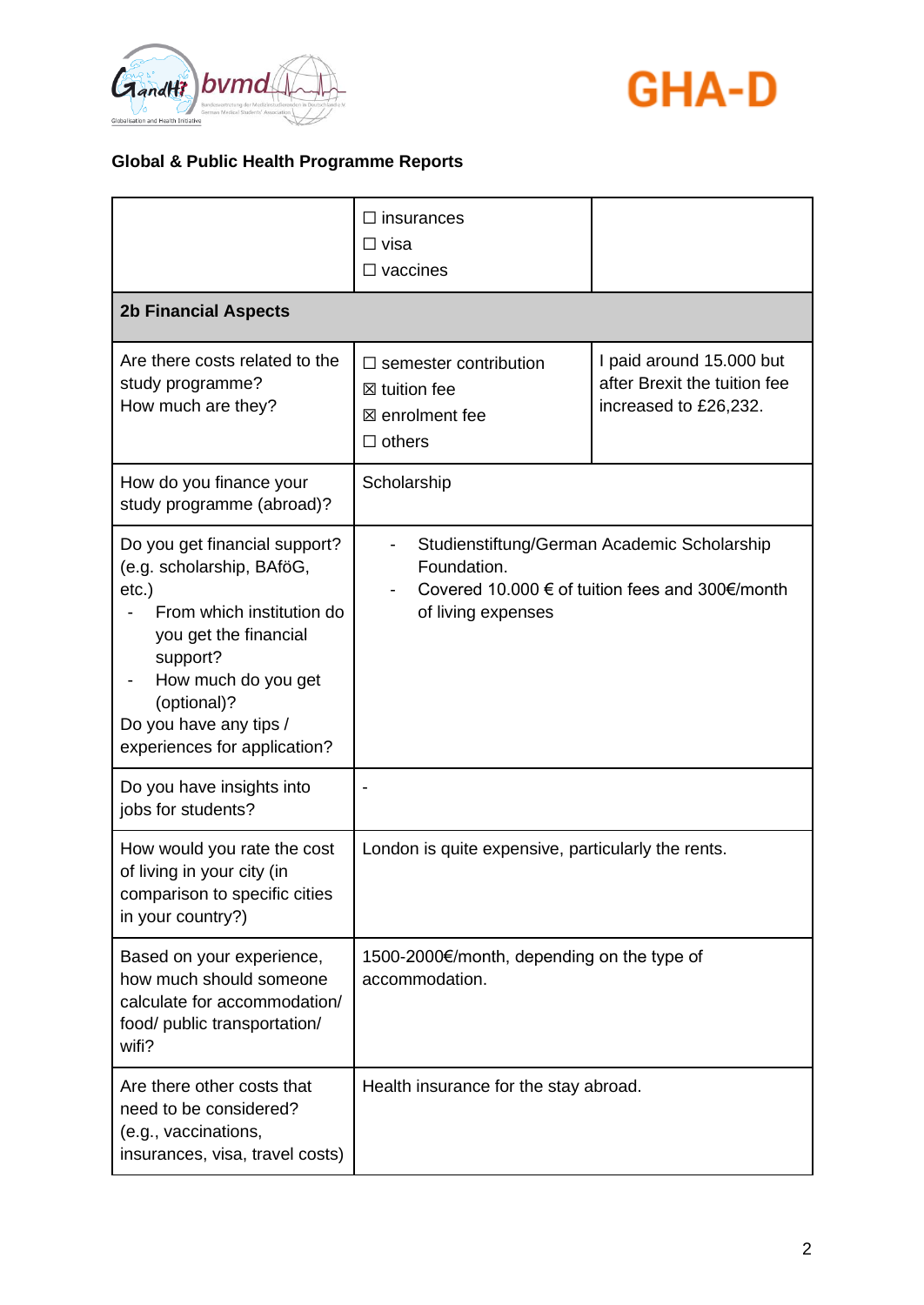



| 3 Studying                                                                                                                                                                                     |                                                                                                                                                                                                                                                                              |
|------------------------------------------------------------------------------------------------------------------------------------------------------------------------------------------------|------------------------------------------------------------------------------------------------------------------------------------------------------------------------------------------------------------------------------------------------------------------------------|
| Why did you decide to study<br>at that university?<br>What appealed to you<br>most?<br>What does it offer what<br>others don't?                                                                | Combination of two universities with different<br>specializations; infectiology/public health (LSHTM)<br>and economics and political science (LSE)<br>Great variety of choice between modules.                                                                               |
| Which modules did you take?<br>(brief overview)<br>Which modules did you like/<br>were special at that<br>university?                                                                          | LSHTM:<br>Basic Epidemiology,<br>Statistical Methods in Epidemiology,<br>Health Policy, Process and Power,<br>Evaluation of Public Health Interventions (+)                                                                                                                  |
|                                                                                                                                                                                                | LSE:<br><b>Health Economics,</b><br>Financing Health Care (+)<br>Health Care Economic Evaluation (+)<br><b>Global Health Security</b>                                                                                                                                        |
| How would you rate the<br>workload/ amount of self-<br>studying/ group work, etc.?<br>How were the lecturers/<br>teaching style? What was<br>new for you? What did you<br>have to get used to? | The workload was relatively high since it is 92.5 ECTS in 1<br>year. Mostly self-studying, some group works. Mostly<br>good teachers teaching the lectures, however seminars<br>were often held by less experienced junior professionals.                                    |
| Are there any specialisation<br>areas in your programme?<br>Which did you choose?                                                                                                              | I think the different modules that can be chosen belong to<br>three different tracks: (1) Finance and Economics (2)<br>Statistics and Epidemiology, (3) Global Health Issues<br>(Conflict/Environment and Health, Global Health Security)                                    |
| To which extent were<br>international and global topics<br>discussed/ part of the study<br>programme?<br>Which topics were the most<br>interesting/you liked most?                             | Almost all is related to global health or differences<br>between the health systems of different countries.<br>I focused on methodology and liked learning STATA.<br>Moreover, it is useful to learn more about differences in<br>financing health systems around the globe. |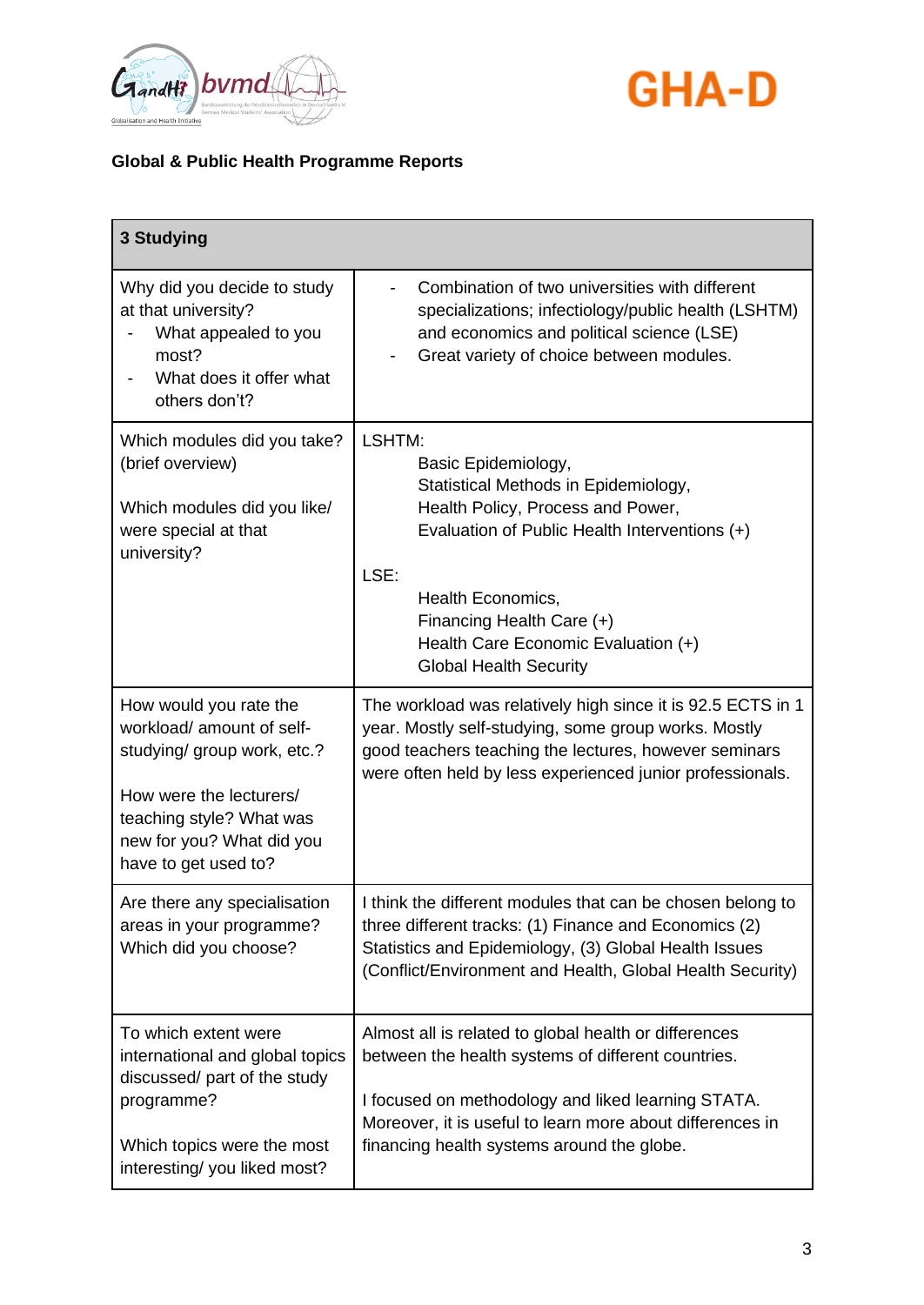



| Where is the campus                                  | In central London, easy to arrive, LSHTM and LSE in |
|------------------------------------------------------|-----------------------------------------------------|
| located? Is the campus                               | walking distance to each other.                     |
| spread throughout the city?<br>Is it easy to arrive? |                                                     |

| <b>4 Living</b>                                                                                                                                                                                                                                                |                                                                                                                                     |
|----------------------------------------------------------------------------------------------------------------------------------------------------------------------------------------------------------------------------------------------------------------|-------------------------------------------------------------------------------------------------------------------------------------|
| Briefly describe your daily life.<br>How is your study-work-life-<br>balance?                                                                                                                                                                                  | Studying HPPF is almost like a fulltime job.                                                                                        |
| How do you experience the<br>city/country and people/<br>fellow students? How is the<br>atmosphere?                                                                                                                                                            | Nice atmosphere but I left London after a couple of weeks<br>when all classes were switched to an online format<br>because of COVID |
| What did you learn for<br>yourself personally and<br>culturally?<br>[e.g. an event / situation<br>which was eye-opening /<br>insightful / enlightening]                                                                                                        | Never sign a 1 year contract for a room in times of a<br>pandemic                                                                   |
| Do you have any tips for<br>leisure activities?<br>What does someone<br>have to see?<br>Are there college sports<br>at university?<br>Are there any student<br>events to connect (e.g.<br>coffee break, etc.)?<br>Are there any (regional)<br>cultural events? |                                                                                                                                     |
| What do you have to consider<br>about public transport? What<br>is important? What is<br>different?<br>Most used<br>transportation?                                                                                                                            | I mostly used Santander Bikes to get to the university                                                                              |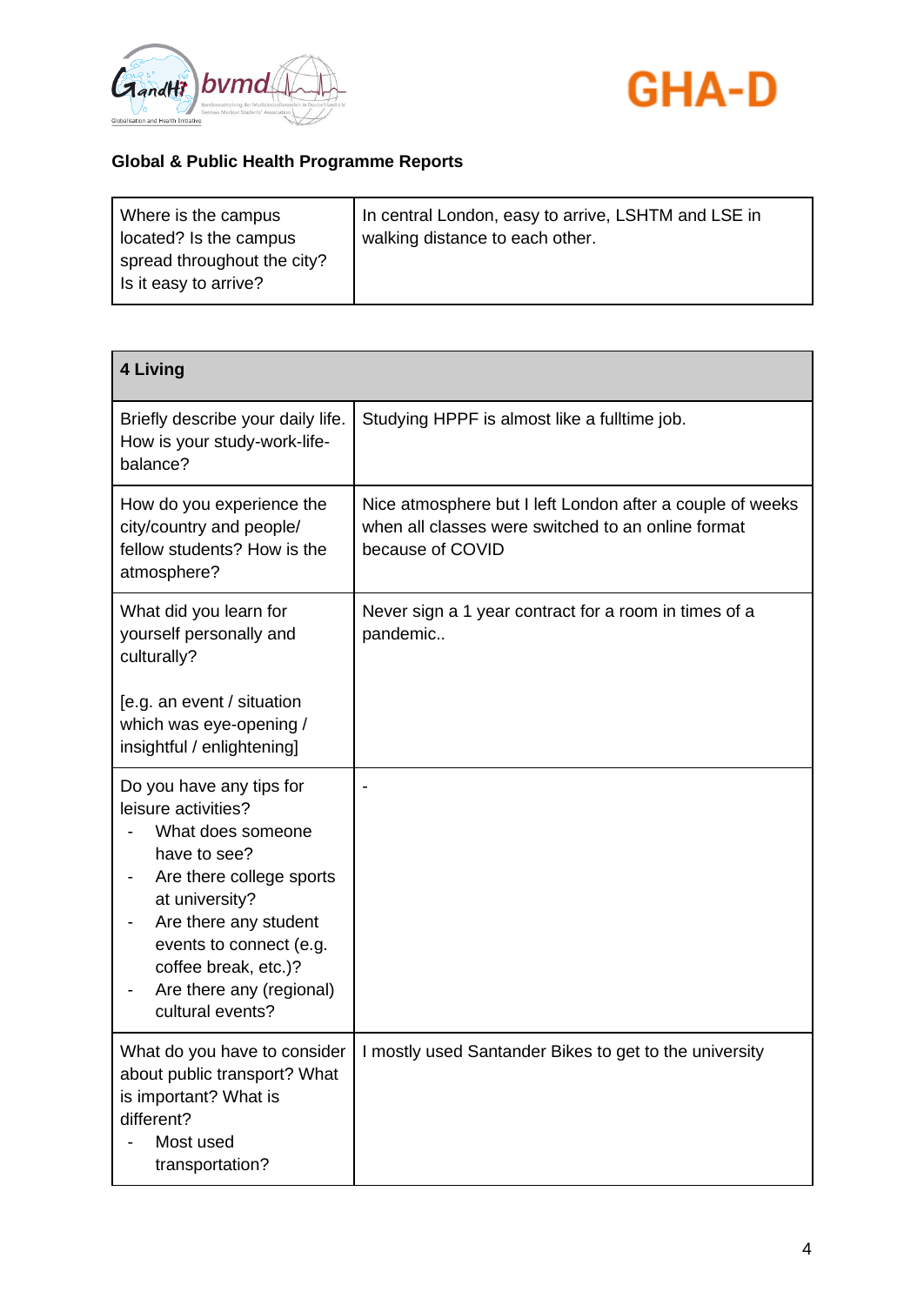



| Are there semester/<br>student tickets?                                                                                                                                              |  |
|--------------------------------------------------------------------------------------------------------------------------------------------------------------------------------------|--|
| What do you need (not) to<br>pack/prepare?<br>What is life-saving in the<br>host city/ country?<br>What do you regret (not)<br>bringing?<br>Do you have any tips for<br>preparation? |  |

| <b>5 Reflection</b>                                                                                                                                                                                             |                                                                                                                                                                                                                                                                                                                                                                                                                                            |
|-----------------------------------------------------------------------------------------------------------------------------------------------------------------------------------------------------------------|--------------------------------------------------------------------------------------------------------------------------------------------------------------------------------------------------------------------------------------------------------------------------------------------------------------------------------------------------------------------------------------------------------------------------------------------|
| What is your personal<br>experience about your study<br>programme? Would you<br>recommend the study<br>programme?<br>What did you especially<br>like?<br>What did you not like?                                 | I would recommend the study programme to anyone who<br>is interested in Financing/Economics of Health or<br>methodology in (global) health research.<br>I liked the packed and intense 1-year approach.                                                                                                                                                                                                                                    |
| How did you experience the<br>organisation and support at<br>your university?<br>Is there any special support<br>for international students?                                                                    | Overall, LSE was much better organized than LSHTM.<br>Even though they had to switch from face-to-face to online<br>during the term, it went very smoothly with the online<br>moodle platform.                                                                                                                                                                                                                                             |
| What are your personal<br>experiences about living in<br>the host city/ country?<br>What broadened your mind?<br>Have you left your comfort<br>zone? Have you changed<br>your mindset? If yes, in which<br>way? | London is a big, multicultural city. However, my<br>experiences in London are restricted to a couple of weeks<br>before the programme changed to an online format due to<br>the pandemic. I decided to head back home but could not<br>end the contract of my accommodation as this was a<br>private student accommodation provider. Therefore, I<br>would recommend the accommodations provided/hosted<br>by one of the two universities. |